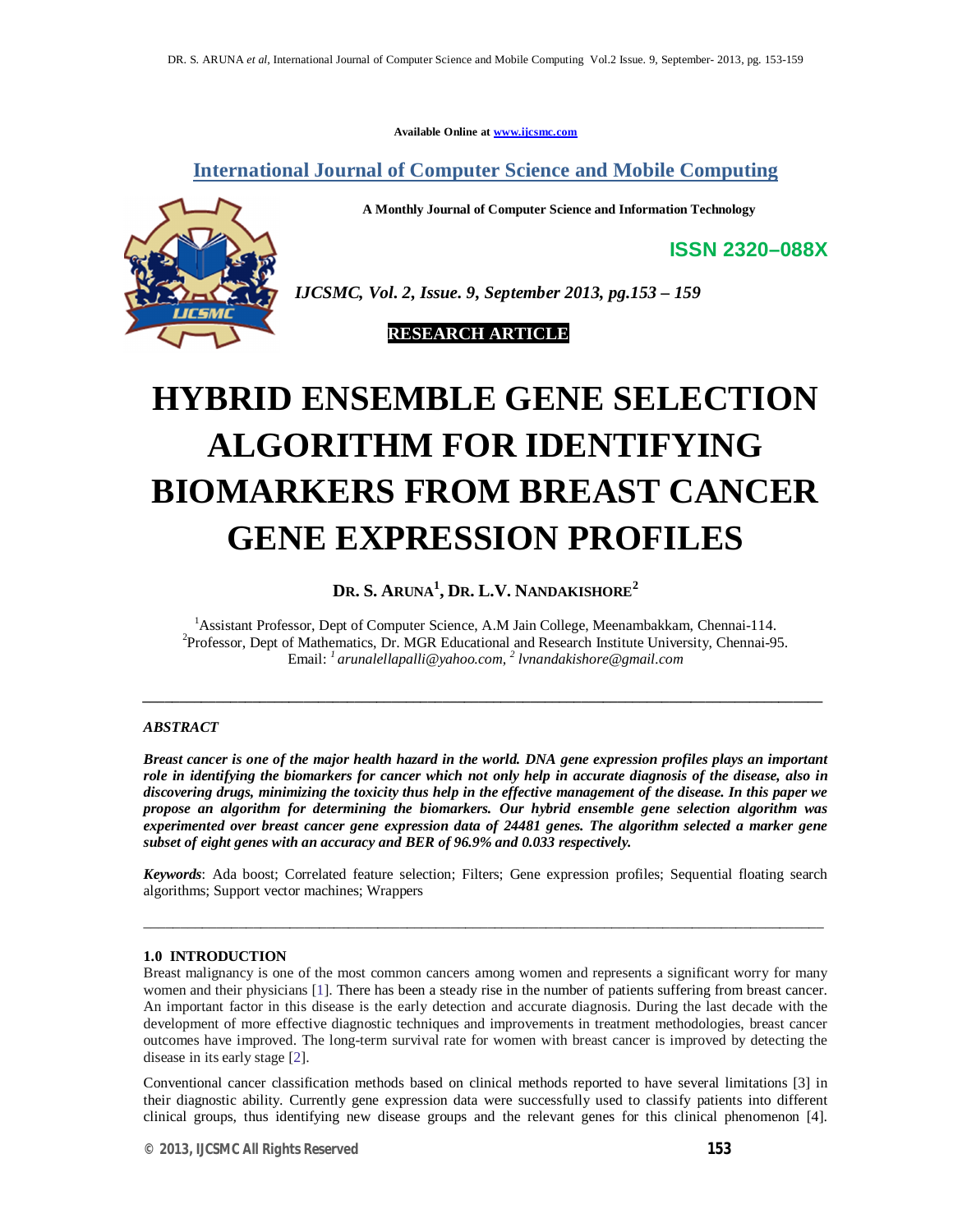Microarray-based gene expression profiling has highlighted the existence of breast cancer sub-types with distinct biology and clinical behavior [5].

The advent of microarray technology has allowed the simultaneous monitoring of thousands of genes, which motivated the development in cancer classification using gene expression data [6]. But, many of these genes are irrelevant to the distinction between tumor and normal tissues or identification of different sub-types of the cancers. Recent researches [7] have shown that a small number of genes are enough for accurate diagnosis of most of the diseases, even though the number of genes varies greatly between different diseases.

Gene selection algorithms play an important role in selecting genes having high biological relevance. They are divided into two main categories: the filter and the wrapper methods based on the evaluation criteria [8] . Filters make use of an independent search criterion to find the appropriate feature subset before a machine learning algorithm is performed, thus it was termed as a filter method [9]. Wrapper methods use a classification algorithm to find out the suitable attributes subset. Filters are fast and wrappers have high classification accuracy. To combine the advantages of both methods we propose a hybrid algorithm to select predictive genes.

In this paper we propose a Hybrid Ensemble Gene Selection (HEGS) algorithm. This algorithm combines pertinent filters and wrappers for selecting biomarkers from micro array gene expression data. Correlation feature selection (CFS) with gene ranking acts as filters to remove redundant and irrelevant genes. Sequential floating forward search (SFFS) acts as the wrapper with the Adaboost technique of the ensemble approach and support vector machine (SVM) poly kernel as learning algorithm to identify the marker genes. Breast cancer gene expression profiles having 24481 genes are used for the experiment. The rest of the paper is organized as follows. Section 2.0 explains the HEGS algorithm. Section 3.0 gives the results obtained and concluding remarks are given in Section 4.0 to address further research issues.

## **2.0 HEGS ALGORITHM**

Hegs algorithm is a greedy algorithm based on the best first search approach. It is a hybrid algorithm which combines two filters and a wrapper. Figure 1 shows the Hegs algorithm.





The goal of our research is to design an algorithm to identify a minimal gene subset of biomarker genes which can retain the relevant information to distinguish between relapse and non relapse samples. Among the genes in the micro array gene expression data there may be redundant or irrelevant genes causing over fitting, noise and classification errors. They increase the complexity of the classifiers. Redundant genes have a high inter correlation and follow the same DNA path. CFS [10] is used initially to filter mutually correlated genes thus act as a redundant filter. The importance of the remaining genes is analyzed by calculating gene weights using SVM gene ranker. Thus SVM gene ranker acts as an irrelevancy filter. Then biologically relevant genes are selected by SFFS with boosting technique Adaboost and SVM - poly kernel as base classifier. Boosting is a general technique for improving performance of any given classifier [11]. It was first introduced by Freund & Schapire with their AdaBoost algorithm [12]. SVM is a class of learning algorithms which are based on the principle of structural risk minimization (SRM) [13]. The kernels can be regarded as generalized dot products [14]. SVM has a number of advanced properties, including the ability to handle large feature space, effective avoidance of over fitting, and information condensing for the given data set. Etc.. [15]. Adaboost and SVM proved to be a successful combination in many applications [16] For evaluating the worth of the gene by SFFS we used Balanced error rate (BER). The average of the error rates of the positive and negative classes gives the BER [17].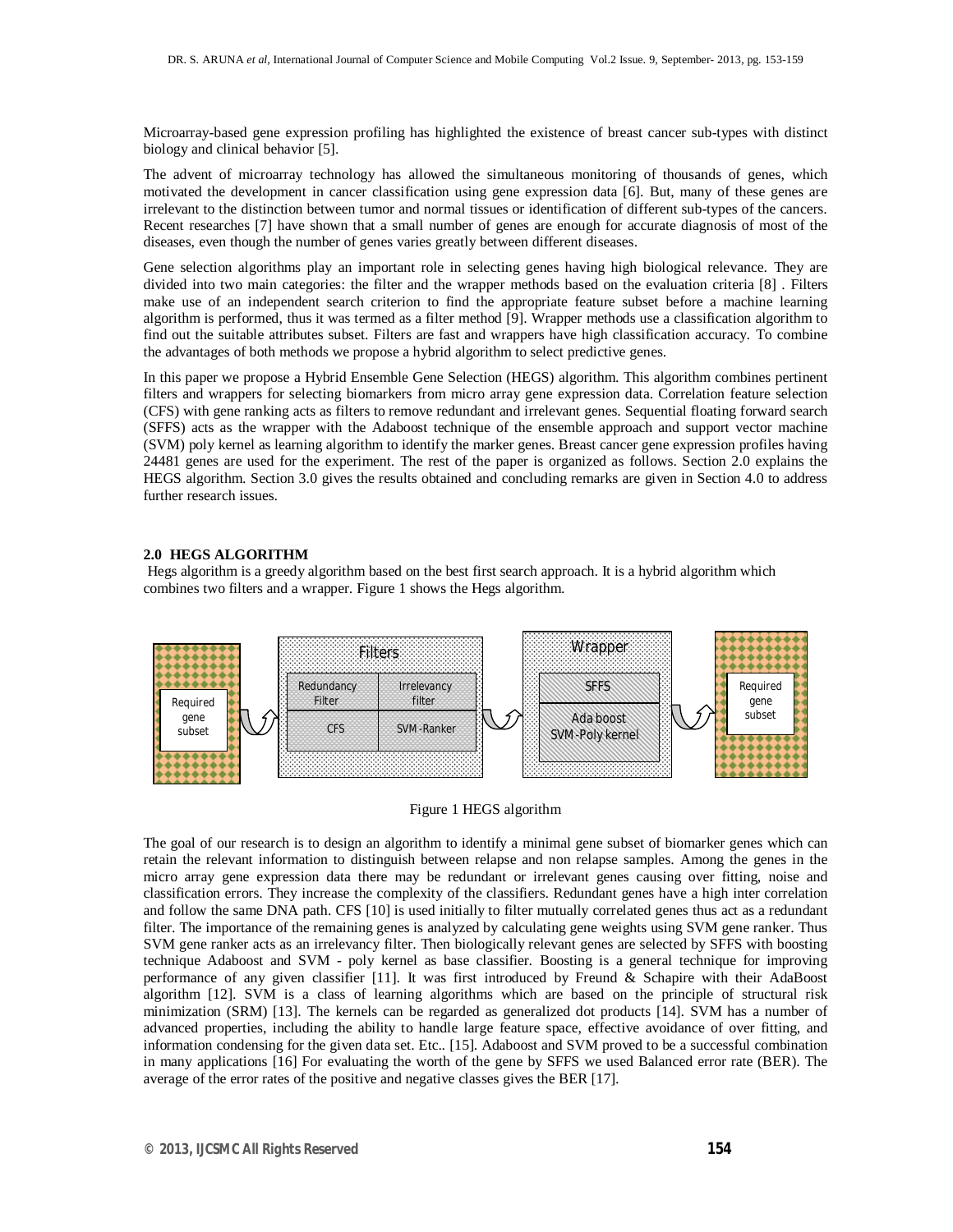The sequence of steps in the Hegs algorithm is as follows.

#### *Input: Micro array gene expression data M. Output: A gene subset of biomarkers F.*

*Step 1: Calculation of correlation coefficients for all genes in M.*

*Step 2: Selection of a gene subset G from M which has high class correlation coefficients and low inter correlation coefficients.*

*Step 3: Calculation of weights of all the genes in G.*

*Step 4: Rank the selected genes in G by squaring the gene weights.*

*Step 5: Push all the genes in G into stack S according to the gene rank calculated in Step 4 such that genes with highest rank will be on the top of the stack.*

*Step 6: Pop a gene from stack S and push into stack F.*

*Step 7: Build a predictor model with genes in stack F using adaboost with the SVM - poly kernel as base classifier. Step 8: Prediction of class labels for all the instances using the model built in Step 7.*

*Step 9: Calculate the BER for the predictions made in Step 8.*

*Step 10: Do steps 6-9 until current BER is not more than previous BER and stack S not empty.*

*Step 11: If current BER is more than previous BER pop a gene from stack F.*

*Step 12: The genes in stack F is the required gene subset.*

To begin with Correlation coefficients for all the genes in micro array gene expression data M are computed using equation 1 where C is the correlation between the summed gene subset and the class variable, n is the number of subset genes,  $A_{CC}$  is the average of the correlations between the gene subset and the class variable, and  $A_{IC}$  is the average inter-correlation between gene subset. Gene subset G having high class correlation and low inter correlation coefficients is selected.

$$
C = \frac{n\overline{AC}}{\sqrt{n+n(n-1)\overline{A_{IC}}}}
$$
 [1]

Then the weight of every gene W(g) in G is calculated using equation 2 where  $g_i(t)$  is the value of the t<sup>th</sup> gene of the  $i<sup>th</sup>$  instance,  $y<sub>i</sub>$  is the class variable of  $i<sup>th</sup>$  instance,

$$
W(g) = \sum_{SVs} y_i g_i(t) \tag{2}
$$

Genes are ranked by the square of the weights assigned by the SVM gene ranker. Finally SFFS is used to select the required candidate gene subset using Adaboost with SVM – Polykernel as the base classifier. The algorithm terminates when the BER increases or stack S becomes empty.

#### **3.0 RESULTS**

Experiments were conducted in WEKA [18] Java based data mining tool with 10 fold cross validation. Cross validation is a well-established technique used to optimize the parameters or features chosen in a classifier [19].

#### **3.1 Dataset description**

Breast cancer gene expression profile obtained from the Kent ridge biomedical repository [20] is used for the experiment. To improve the performance of the classifier unbiased random re sampling is done. There are 97 instances in the database of which 46 are from patients who had developed metastases within 5 years and 51 are from patients who remained healthy from the disease after initial diagnosis for an interval of at least 5 years. Table 1 gives details about the breast cancer data set.

| Total # of Samples | # of Genes |                | <b>Class wise Samples</b> |  |  |
|--------------------|------------|----------------|---------------------------|--|--|
|                    |            | <b>Relapse</b> | Non-relapse               |  |  |
| 97                 | 24481      | 46             | ЭI                        |  |  |

Table 1. Breast cancer data set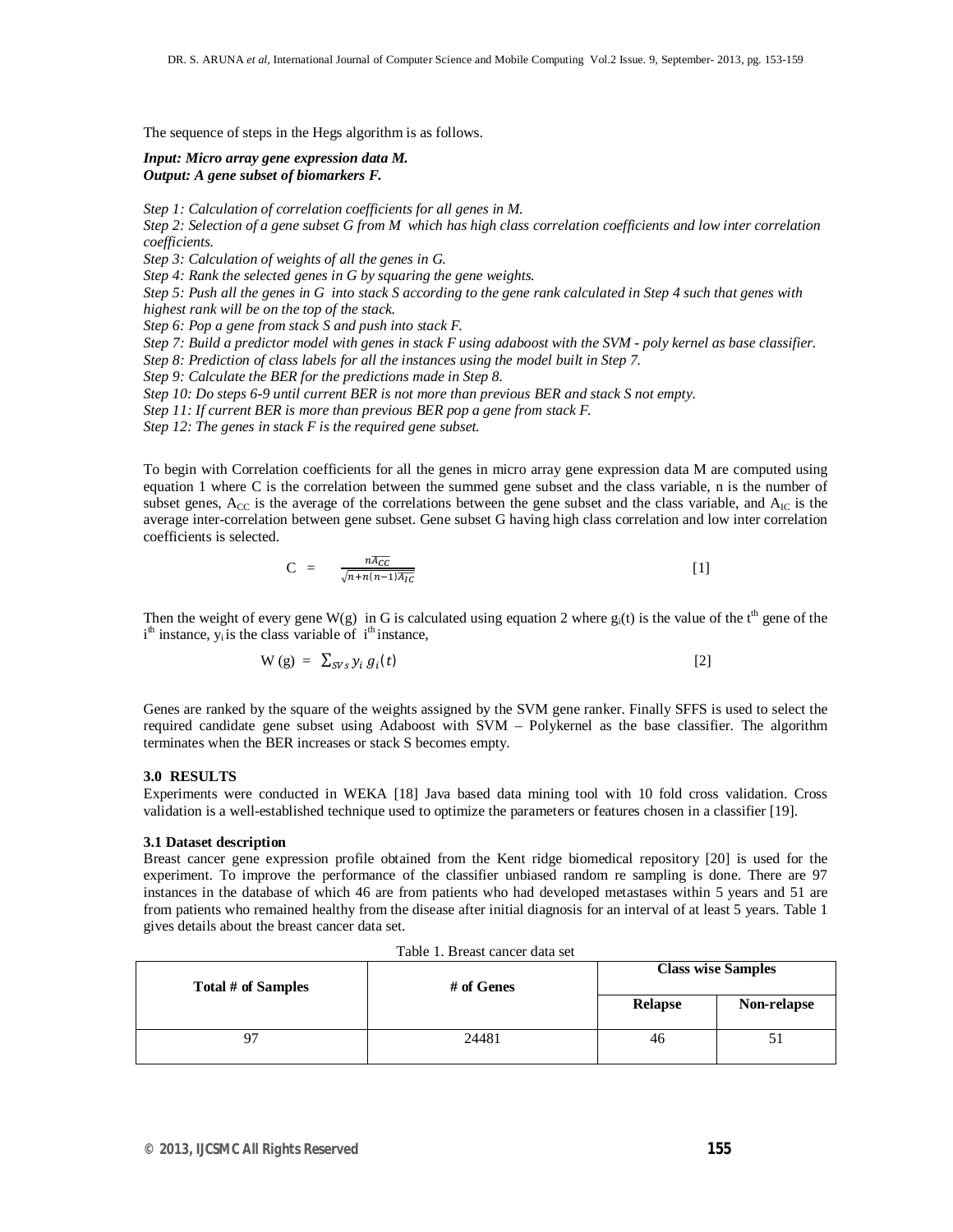#### **3.2 Gene selection**

Among 24481 genes after filtering redundant genes CFS selected 134 genes. The total number of subsets evaluated by best first search criterion are 50116. Merit of the best subset found is 0.764. The main parameter values used for ranking the genes by the SVM gene ranker are reported in Table 2. Table 3 shows the parameters used for SVMpoly kernel classifier with Ada boost. Table 4 shows the gene accession number (GAN) and the description of the marker gene subset selected by the algorithm having biological relevance to breast cancer. Precision, Recall, Accuracy, Mean absolute error (MAE), Root mean squared error (RMSE), Area under ROC (AUC), BER for gene subset selected by Hegs algorithm are shown in table 5.

| Table 2. Parameter values used for SVM gene ranking. |                   |        |                                                                  |              |                        |  |
|------------------------------------------------------|-------------------|--------|------------------------------------------------------------------|--------------|------------------------|--|
| C                                                    |                   |        | Epsilon Exponent Cache size                                      |              | $\mathbf{C}\mathbf{V}$ |  |
|                                                      |                   |        |                                                                  |              |                        |  |
|                                                      | $1.0$   $1.0E-25$ | $-1.0$ | 250007                                                           | $1.0E-10$ 10 |                        |  |
|                                                      |                   |        | . Parameter values used in the SVM poly kernel classifier with A |              |                        |  |
|                                                      |                   |        | Ensilon   Exnonent   Cache size                                  |              |                        |  |

Table 3. Parameter values used in the SVM poly kernel classifier with Ada boost.

| C    |           |     | Epsilon   Exponent   Cache size |        | $\mathbf{C}\mathbf{V}$ |
|------|-----------|-----|---------------------------------|--------|------------------------|
| 15.0 | $1.0E-12$ | 2.0 | 250007                          | 0.0010 | 10                     |

Table 4. Gene accession number and description of predictive genes selected by Hegs algorithm

| <b>GAN</b>         | <b>Description</b>                                                       |
|--------------------|--------------------------------------------------------------------------|
| AL080059           | Homo sapiens mRNA [1]                                                    |
| NM_013438          | Homo sapiens ubiquilin 1 [2]                                             |
| D <sub>13540</sub> | Homo sapiens cysteine rich protein (CRP) gene, exons 5,6 [3]             |
| AF055033           | Human 20-KDa myosin light chain (MLC-2) mRNA                             |
| NM_002336          | NiB Homo apiens cDNA clone image: mRNA sequence                          |
| Contig412_RC       | Homo sapiens KiAA0026 mRNA                                               |
| NM_000913          | Homo sapiens opiate receptor-like 1 (OPRL1), transcript variant 2, mRNA. |
| Contig26768_RC     | Homo sapiens mRNA                                                        |

| Table 5. Performance results for Hegs algorithm |  |
|-------------------------------------------------|--|
|-------------------------------------------------|--|

| <b>Precision</b> |      | Recall   Accuracy | MAE    | <b>RMSE</b> | AUC <b>AUC</b> | <b>BER</b> |
|------------------|------|-------------------|--------|-------------|----------------|------------|
| 0.98             | 0.96 | 96.9%             | 0.0264 | 0.1532      | 0.98           | 0.033      |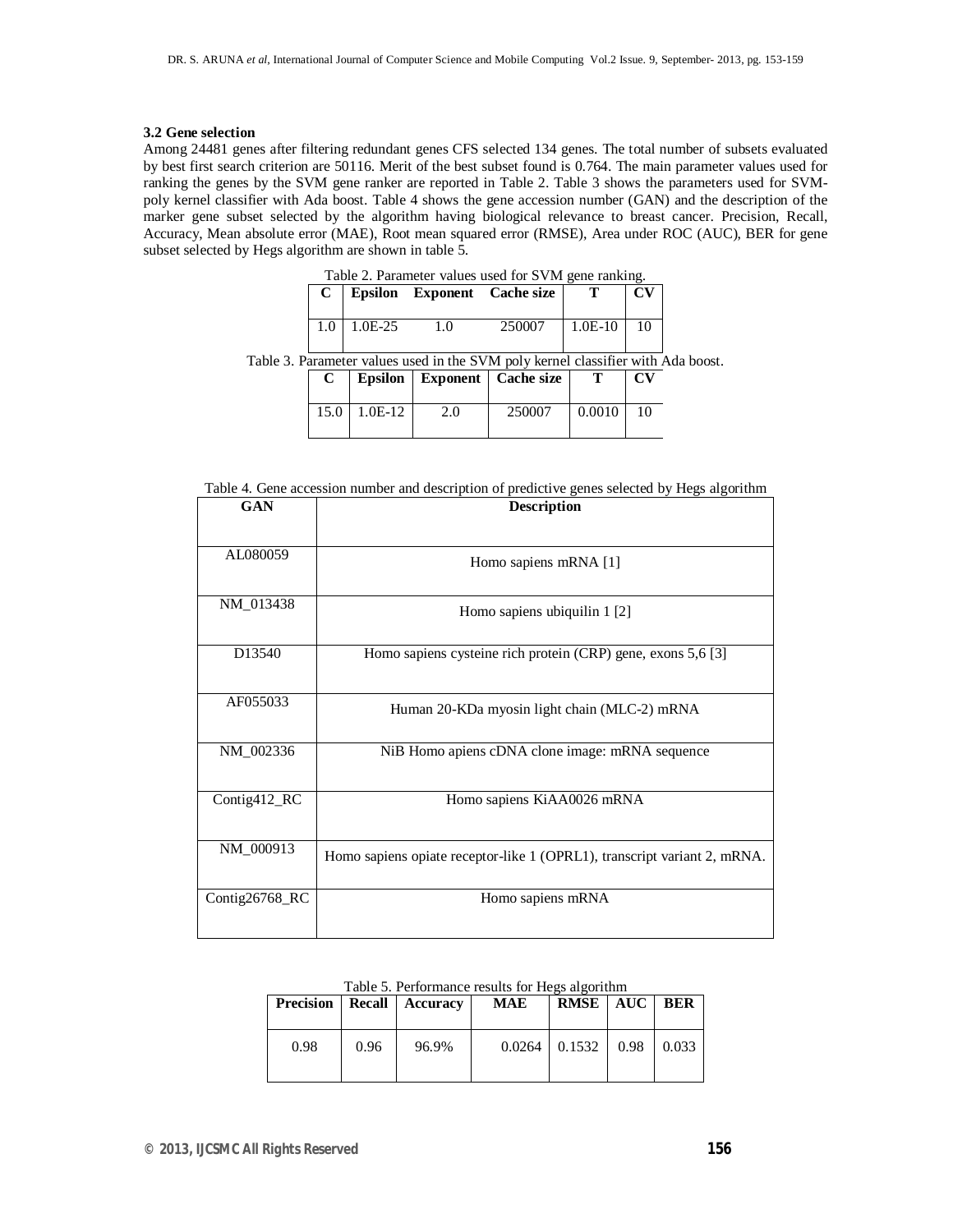Figure 3 shows the ROC for Relapse and Non relapse classes of breast cancer samples using the gene subset selected by Hegs algorithm. Receiver Operating Characteristic (ROC) analysis originated in electrical engineering in the early 1950's where the technique was developed to assess the performance of signal detection devices (receivers) and later spread into other fields, finding useful applications in both psychology and medical diagnosis [21].



Figure 3 Roc for relapse and non relapse classes for hegs algorithm

#### **3.3 Related work**

Classification accuracies of the hegs algorithm and some studies for breast cancer data set from literatures are summarized in Table 6. In [22] authors used fast correlation based filter method with rot boost constructed by combining rotation forest and Ada boost. They achieved a mean accuracy of 94.39% for 90 genes. In [23] authors used redundancy based feature (RBF) selection algorithm for selecting marker genes. The RBF algorithm selected 67 genes and obtained a classification accuracy of 79.38%. Li et al [24] used t-statistic gene ranking with SVM and selected 20 genes . They obtained a classification accuracy of 66%. In [25] Hong Hu et al used correlation coefficients (CC) for selecting 20 genes. The classification accuracy obtained for SVM is 77%. Sharma et al [26] used differences of convex function (DCA) algorithm for gene selection. For 19 genes they obtained a classification accuracy of 74%. In [27] authors used a memetic algorithm for gene selection (MAGS) and obtained a classification accuracy of 95.78%. In [28] Zhu et al used Markov blanket-embedded genetic algorithm (MBEGA) for gene selection. The algorithm achieved a classification accuracy of 80.74%. The authors [29] used gene ranking with SVM and selected ten top ranked genes for an accuracy of 88.46%. In [30] authors used a gene selection algorithm with Bayes approach for selecting seven marker genes and obtained a classification accuracy of 74%. Peng et al. [31] used forward selection together with support vector machines for selecting marker genes. For four marker genes they obtained a classification accuracy of 89.69%.

| <b>Algorithm</b>                  | # of Genes | Accuracy $(\% )$ |
|-----------------------------------|------------|------------------|
| FCBF+RotBoost [22]                | 90         | 94.39            |
| RBF [23]                          | 67         | 79.38            |
| T-statistic gene ranking SVM [24] | 20         | 66.00            |
| $CC + SVM [25]$                   | 20         | 77.00            |
| <b>DCA</b> [26]                   | 19         | 74.00            |
| <b>MAGS</b> [27]                  | 16         | 95.78            |
| MBEGA [28]                        | 14         | 80.74            |
| Gene ranking with SVM [29]        | 10         | 88.46            |
| Bayes approach [30]               | 7          | 74.00            |
| $SVM$ + forward selection [31]    | 4          | 89.69            |
| Our method – HEGS algorithm       | 8          | 96.9             |

Table 6. Performance comparison of our method with other approaches to breast cancer data set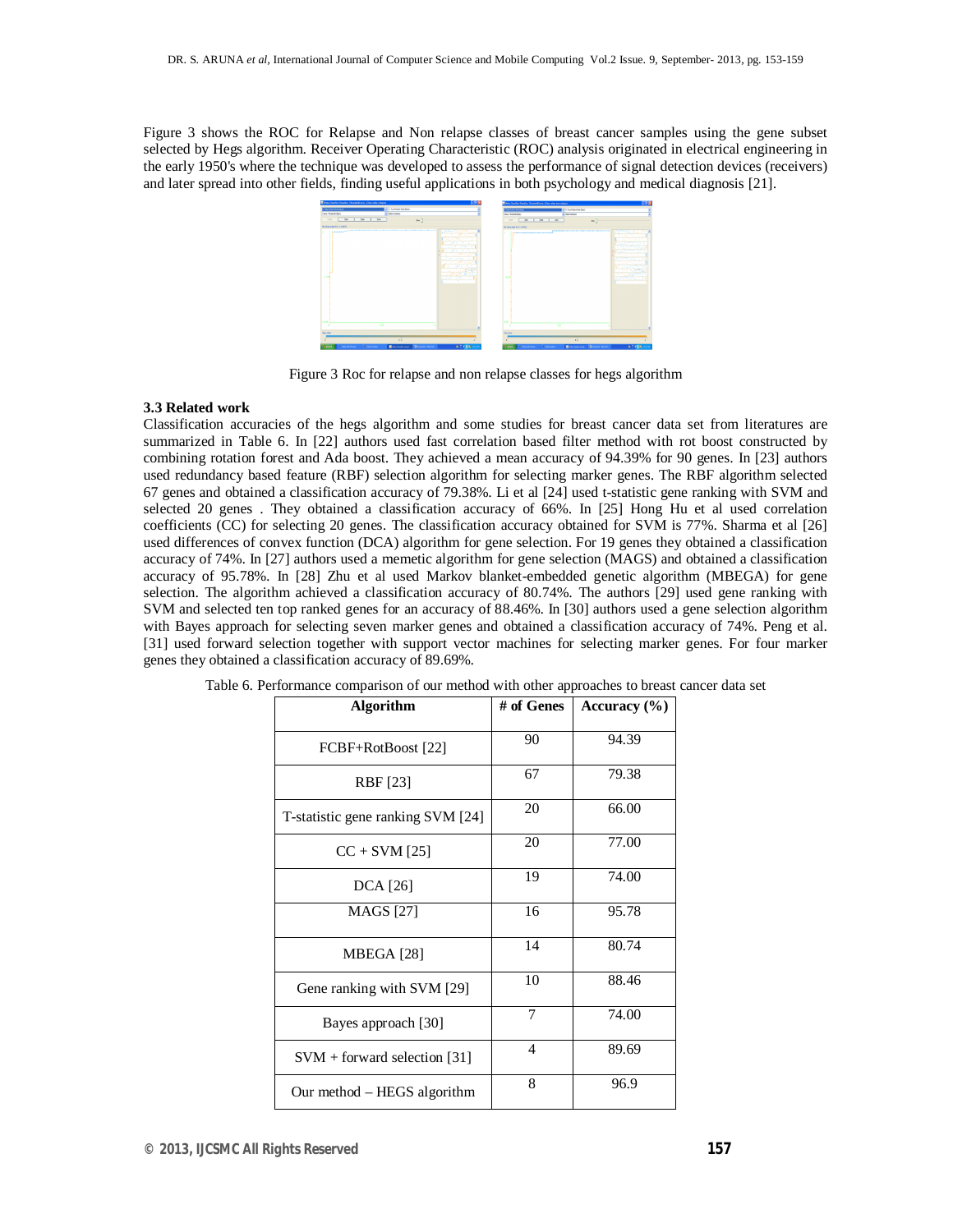#### **4.0 CONCLUSION**

Biomarker identification from DNA micro array data is one of the major research area in medical domain. It is a challenging task because of the high dimension (thousand of genes) and low amount of samples (less than hundred). In this paper we propose a hybrid ensemble gene selection algorithm (HEGS) to select biomarkers from gene expression profile. This algorithm is a combination of filters and wrappers. Correlation feature selection with ranking by support vector machines acts as filters. Sequential floating forward search and Adaboost with SVM poly kernel as base classifier acts as wrappers. The algorithm was experimented over breast cancer gene expression data obtained from Kent ridge biomedical repository having 24481 genes of 97 samples. The experiments are conducted in WEKA with 10 fold cross validation. Balanced error rate (BER) is used as an evaluating criterion for calculating the merit of the genes. The hegs algorithm identified eight marker genes yielding a classification accuracy, BER of 96.9% and 0.033 respectively. In the present work the Hegs algorithm is used for detecting the relapse and non relapse of breast cancer. The future work will be concentrated in classifying different molecular sub types of breast cancers'. Different types of ensemble approaches with various base classifiers will be compared with the present algorithm which will provide a broader experimental evaluation of the algorithm and help in further enhancement of the algorithm.

## **REFERENCES**

[1] A. R. Razavi, H. Gill, H. Åhlfeld, N. Shahsavar,"Predicting metastasis in breast cancer: comparing a decision tree with domain",Experts. J. Med. Syst, Vol 31, 2007, pp 263-273.

[2] H. Brenner, "Long-term survival rates of cancer patients achieved by the end of the 20th century: a period analysis", Lancet. Vol 360, 2002, pp 1131-1135.

[3] A. Azuaje, "Interpretation of genome expression patterns: computational challenges and opportunities", IEEE Engineering in Medicine and Biology, 2000.

[4] A. L. Tarca, V. J. Carey, X. W. Chen, R. Romero, S. Draghici,"Machine learning and its applications to biology",Plos Comput Biol, Vol 3, 2007.

[5] B. Weigelt, F. L. Baehner, J. S. Reis-Filho, "The contribution of gene expression profiling to breast cancer classification, prognostication and prediction: A retrospective of the last decade", J Pathol, Vol 220, 2010, pp 263- 280.

[6] S. Lakhani, A. Ashworth, "Microarray and histo pathological analysis of tumors: the future the past", Nature Reviews Cancer, Vol 1, 2001, pp 151-157.

[7] Y. Saeys, I. Inza, P. Larranaga, "A review of feature selection techniques in bioinformatics", Bioinformatics, Vol 23, 2007, pp.2507-2517.

[8] L. Talavera, "An evaluation of filter and wrapper methods for feature selection in categorical clustering", Proceedings of 6th international symposium on intelligent data analysis, Madrid, Spain, 2005, pp. 440-445.

[9] Fabrizio sebastiani,"Machine learning in automated text categorization", ACM computing surveys, Vol 3, 20024, pp 1-47.

[10] Isabelle Guyon, Andr Elisseeff, "An Introduction to Variable and Feature Selection", Journal of Machine Learning Research, Vol 3, 2003, pp.1157-1182.

[11] R. E. Schapire, "A Brief Introduction to Boosting", Proceedings of the Sixteenth International Joint Conference on Artificial Intelligence, 1999.

[12] Yoav Freund, R. E. Schapire. "A Decision-Theoretic Generalization of On-Line Learning and an Application to Boosting", Journal of computer and system sciences, Vol 55,1997, pp 119-139.

[13] V. N. Vapnik, "Statistical Learning Theory", New York: Wiley, 1998

[14] Bernhard Schölkopf, Alex Smola, "Learning with kernels", MIT Press, Cambridge, MA

[15] You et al, "A semi-supervised learning approach to predict synthetic genetic interactions by Combining functional and topological properties of functional gene network", BMC Bioinformatics, Vol 11, 2012.

[16] Xuchun Li, Lei Wang, Eric Sung, "Adaboost with SVM-based Component Classifiers". IEEE Transactions On System, Man and Cybernetics.